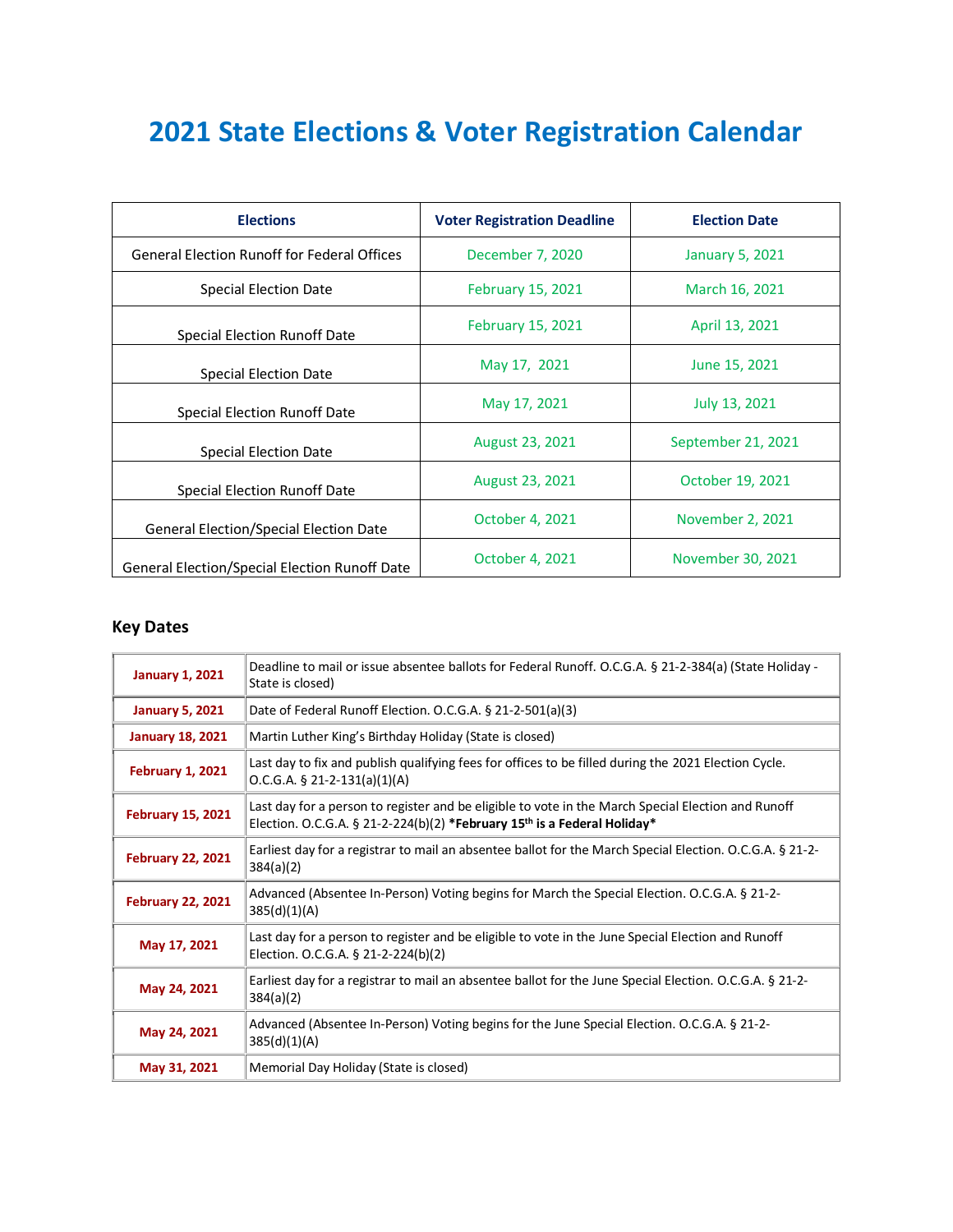| <b>July 2, 2021</b>       | Last day to submit absentee ballot application for the July Special Election Runoff O.C.G.A. 21-2-<br>381(a)(1)(A)                                                                                                                                                                      |  |
|---------------------------|-----------------------------------------------------------------------------------------------------------------------------------------------------------------------------------------------------------------------------------------------------------------------------------------|--|
| <b>July 4, 2021</b>       | Independence Day Holiday (State is closed on July 5, 2021)                                                                                                                                                                                                                              |  |
| August 16, 2021           | Earliest day to apply for an absentee ballot for the November General Election. O.C.G.A. § 21-2-<br>381(a)(1)(A)                                                                                                                                                                        |  |
| August 16th - 20th        | Municipal Qualifying Period - No less than three days and no more than five days. O.C.G.A. § 21-2-<br>132(c)(3)(A)                                                                                                                                                                      |  |
| <b>August 23, 2021</b>    | Last day for a person to register and be eligible to vote in the September Special Election and Runoff<br>Election. O.C.G.A. § 21-2-224(b)(2)                                                                                                                                           |  |
| <b>August 30, 2021</b>    | Earliest day for a registrar to mail an absentee ballot for the September Special Election. O.C.G.A. § 21-<br>$2 - 384(a)(2)$                                                                                                                                                           |  |
| August 30, 2021           | Advanced (Absentee In-Person) Voting begins for the September Special Election. O.C.G.A. § 21-2-<br>385(d)(1)(A)                                                                                                                                                                        |  |
| September 4, 2021         | Mandatory Saturday Voting for the September Special Election O.C.G.A. § 21-2-385(d)                                                                                                                                                                                                     |  |
| September 5, 2021         | Optional Sunday Voting for the September Special Election O.C.G.A. § 21-2-385(d)                                                                                                                                                                                                        |  |
| September 6, 2021         | Labor Day Holiday (State is closed)                                                                                                                                                                                                                                                     |  |
| <b>September 10, 2021</b> | Last day to submit absentee ballot application for the September Special Election O.C.G.A. 21-2-<br>381(a)(1)(A)                                                                                                                                                                        |  |
| <b>September 11, 2021</b> | Mandatory Saturday Voting for the September Special Election O.C.G.A. § 21-2-385(d)                                                                                                                                                                                                     |  |
| <b>September 12, 2021</b> | Optional Sunday Voting for the September Special Election O.C.G.A. § 21-2-385(d)                                                                                                                                                                                                        |  |
| <b>October 4, 2021</b>    | Last day for a person to register and be eligible to vote in the November General Election and Runoff<br>Election. O.C.G.A. § 21-2-224(a)                                                                                                                                               |  |
| <b>October 8, 2021</b>    | Last day to submit absentee ballot application for the October Special Election Runoff O.C.G.A. 21-2-<br>381(a)(1)(A)                                                                                                                                                                   |  |
| October 11, 2021          | Columbus Day Holiday (State is closed)                                                                                                                                                                                                                                                  |  |
| October 11, 2021          | Earliest day for a registrar to mail an absentee ballot for the November General/Special Election.<br>O.C.G.A. § 21-2-384(a)(2)                                                                                                                                                         |  |
| October 12, 2021          | Advanced (Absentee In-Person) Voting begins for the November General Election. O.C.G.A. § 21-2-<br>385(d)(1)                                                                                                                                                                            |  |
| October 16, 2021          | Mandatory Saturday Voting for the November Municipal General/Special Election O.C.G.A. § 21-2-<br>385(d)                                                                                                                                                                                |  |
| <b>October 17, 2021</b>   | Optional Sunday Voting for the November Municipal General/Special Election O.C.G.A. § 21-2-385(d)                                                                                                                                                                                       |  |
| October 22, 2021          | Last day to submit absentee ballot application for the November General Election O.C.G.A. 21-2-<br>381(a)(1)(A)                                                                                                                                                                         |  |
| <b>October 23, 2021</b>   | Mandatory Saturday Voting for the November Municipal General/Special Election O.C.G.A. § 21-2-<br>385(d)                                                                                                                                                                                |  |
| <b>October 24, 2021</b>   | Optional Sunday Voting for the November Municipal General/Special Election O.C.G.A. § 21-2-385(d)                                                                                                                                                                                       |  |
| As soon as possible       | Absentee ballots shall be mailed out as soon as possible prior to the General Election Runoff for Local<br>and State Offices. O.C.G.A. § 21-2-384 (a)<br>Advanced (In-Person) Voting begins for the General Election Runoff for Local and State Offices.<br>$O.C.G.A. § 21-2-385(d)(1)$ |  |
| <b>November 11, 2021</b>  | Veteran's Day Holiday (State is closed)                                                                                                                                                                                                                                                 |  |
| <b>November 19, 2021</b>  | Last day to submit absentee ballot application for the November General Election Runoff O.C.G.A. 21-<br>$2-381(a)(1)(A)$                                                                                                                                                                |  |